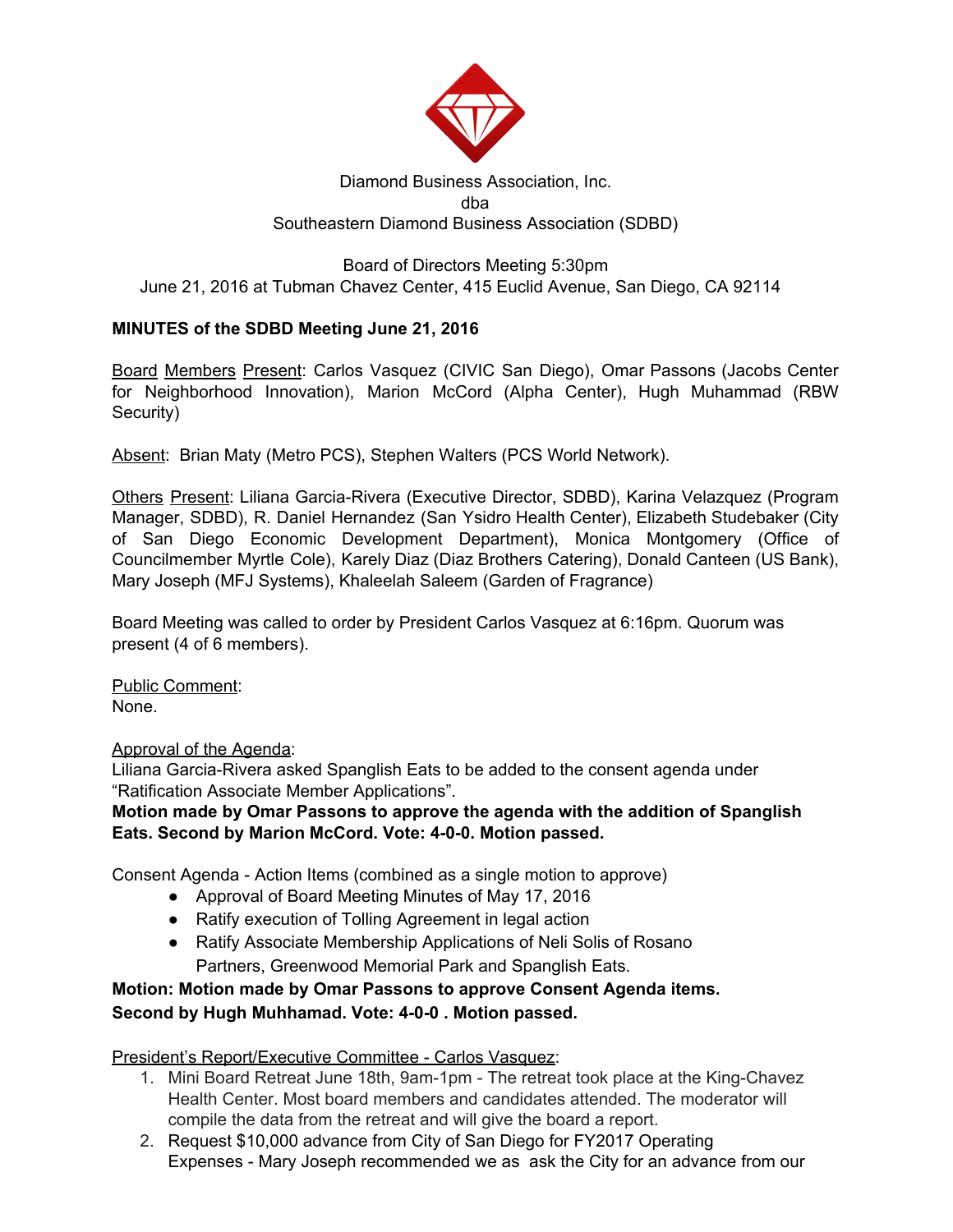reserves for general operations since the Diamond Street Festival and Taste of the Diamond will require a heavier cash flow. The 2017 budget already allocates the remaining reserves to be advanced in 2017.

## **Motion made by Marion McCord to request an \$10,000 advance from the City of San Diego for FY 2017 Operating Expenses. Second by Omar Passons. Vote: 4-0-0. Motion passed.**

3. Accept resignation of Marco Ortiz and remove him from US Bank Checking Account and all other service accounts on file - Marco Ortiz is unable to commit the time needed to the organization and decided to step down.

## **Motion made by Omar Passons to Accept resignation of Marco Ortiz and remove him from US Bank Checking Account and all other service accounts on file. Second by Marion McCord. Vote: 4-0-0. Motion passed.**

- 4. Banner Policy **Tabled**
- 5. Approve request for Letter of Support for Extended Hands Worldwide Ministries Cassandra Foster has requested a Letter of Support for Extended Hands Worldwide Ministries as they begin to apply to various grants. Discussion followed. The board decided they needed more information about the nonprofit before they voted. Liliana Garcia-Rivera was instructed to invite the director to attend the next meeting.
- 6. Line of Credit **Tabled**
- 7. Stephen Walters Stephen Walters has decided not to run for reelection due to familial commitments. Since his term is up there is no need for a resignation.

#### Financial Report - Mary Joseph:

May Financials - Mary Joseph discussed the May 2016 Financials with the board. Mary recommends we start building up the reserves with events that are profitable.

#### Executive Director's Report- Liliana Garcia-Rivera:

On Thursday June 23rd Councilmember Cole's office held a clean up behind FamMart and Big Lots to clean up the encampments. There was a meeting with Big Lots, the Euclid Medical Center, and the property owner of the plaza to discuss hosting ongoing meetings with all stakeholders.

#### Economic Development Committee Report - Carlos Vasquez:

This month the committee helped with the Grand Opening Ribbon Cutting for Dollar Tree on Euclid Avenue. The committee meeting had low attendance this month; we need to make sure agendas some out on time so the committee knows if they are on the agenda to speak and update us on a certain issue or project.

#### Marketing Committee Report - Liliana Garcia-Rivera:

Since Marco Ortiz resigned the marketing committee met informally to finalize the planning for the Shine Bright Awards & Networking Mixer. The group discussed the nominees and decided the winners in each category.

#### Announcements:

1. Monica Montgomery announced that their is a Homeowners/ Home buyers Fair at the Jacobs Center on Saturday, June 25th from 9am-1pm. The purpose is to inform constituents of the services available to them. There will be workshops in both Spanish and English.

The meeting was Adjourned at 6:43pm and reconvene as the Annual Meeting.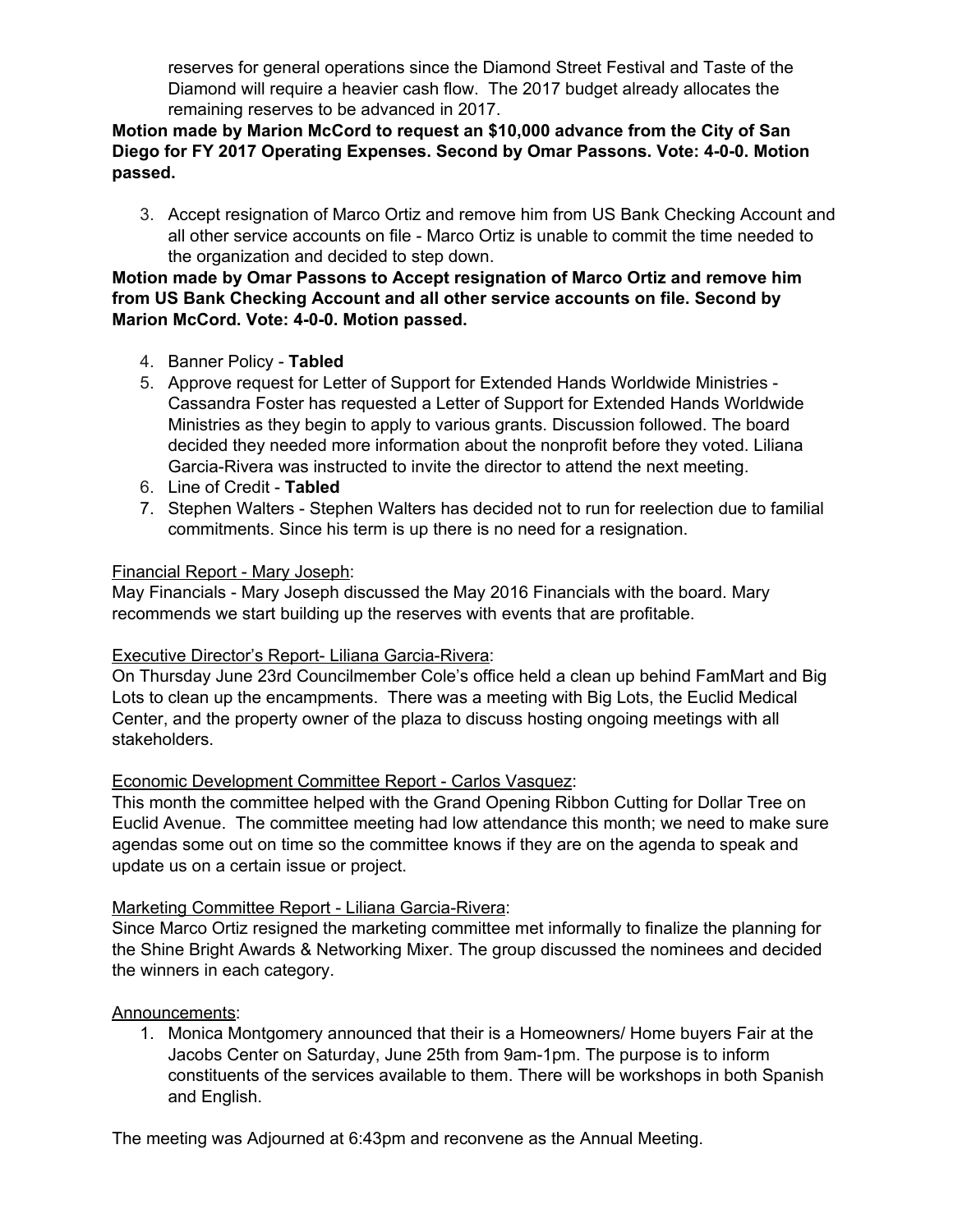

## Diamond Business Association, Inc. dba Southeastern Diamond Business Association (SDBD)

## Board of Directors Annual Meeting 6:30pm June 21, 2016 at Tubman Chavez Center, 415 Euclid Avenue, San Diego, CA 92114

## **MINUTES of the SDBD Annual Meeting & Elections June 21, 2016**

Board Members Present: Carlos Vasquez (CIVIC San Diego), Omar Passons (Jacobs Center for Neighborhood Innovation), Marion McCord (Alpha Center), Hugh Muhammad (RBW Security)

Absent: Brian Maty (Metro PCS), Stephen Walters (PCS World Network).

Others Present: Liliana Garcia-Rivera (Executive Director, SDBD), Karina Velazquez (Program Manager, SDBD), R. Daniel Hernandez (San Ysidro Health Center), Elizabeth Studebaker (City of San Diego Economic Development Department), Monica Montgomery (Office of Councilmember Myrtle Cole), Karely Diaz (Diaz Brothers Catering), Donald Canteen (US Bank), Mary Joseph (Bookkeeper), Khaleelah Saleem (Garden of Fragrance)

Website: [www.SDBD.org](http://www.sdbd.org/) Email: [info@sdbd.org](mailto:info@sdbd.org)

Board Meeting was called to order by President Carlos Vasquez at 6:43pm. Quorum was present (4 of 6 members).

Public Comment: None.

Elections to fill five (5) seats on the Board of Directors:

Omar Passons asked if anyone present would like to nominate someone or themselves. Donald Canteen from US Bank nominated himself.

- 1. Nominations Committee's final report on candidate's eligibility to compete in the election Omar Passons stated Carlos Vasquez, Omar Passons, Hugh Muhammad, Daniel Hernandez, Karely Diaz, Evan Toma, and Donald Canteen were all eligible to compete. Stephen Walters should be stricken from the ballot.
- 2. Brief Candidates statements Each candidate had 2 minutes to address the public.
- 3. Collection of ballots The Election Committee collected the ballots.
- 4. Counting of written ballots The Election Committee (Elizabeth Studebaker, Omar Passons, and Karina Velazquez) went into another room to tally the votes.

Presentation - Liliana Garcia-Rivera: